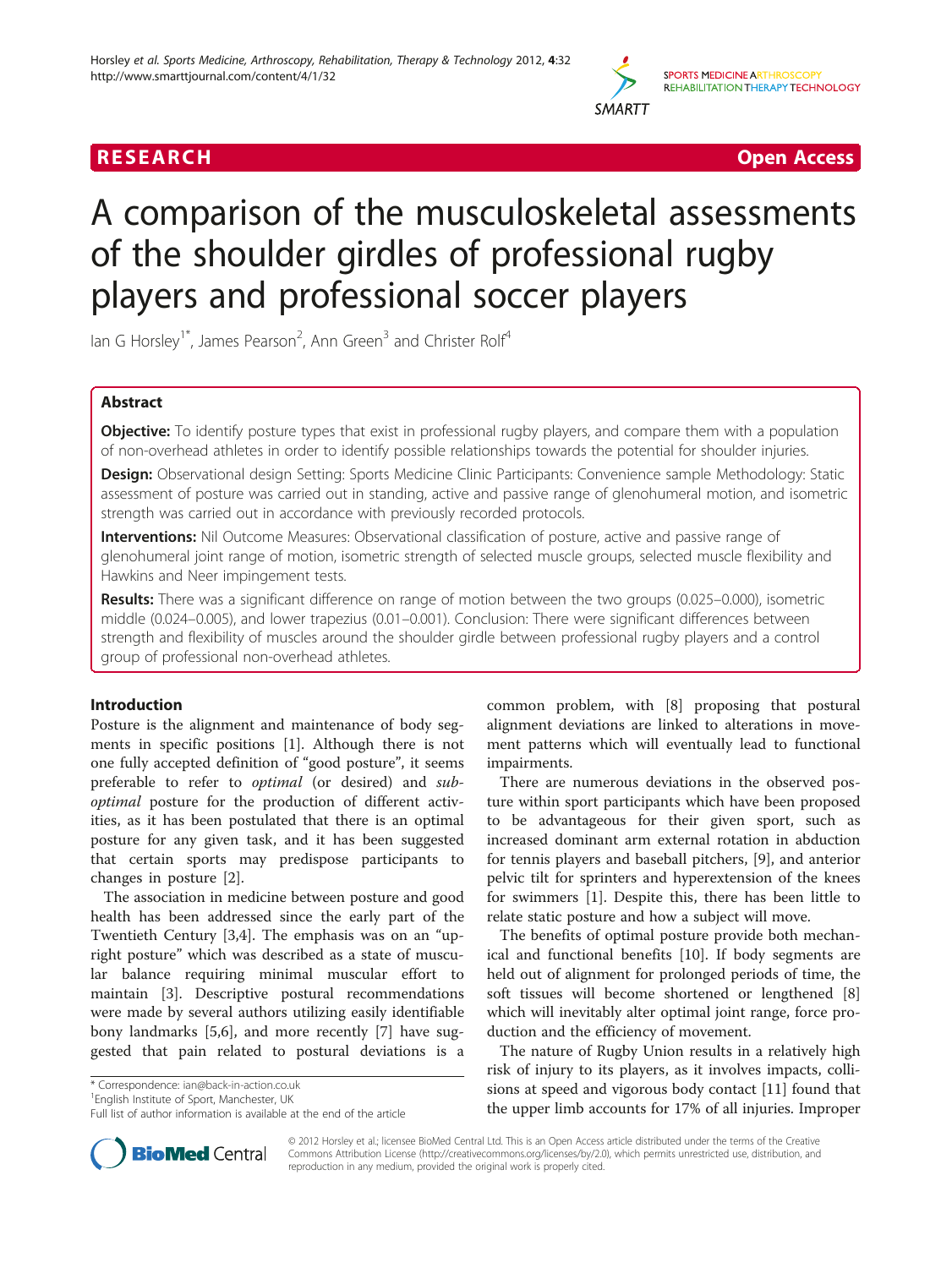<span id="page-1-0"></span>Table 1 A table to show the definition of 'normal' for the postural examination

| <b>Part of Anatomy</b>   | Definition of 'normal'                                                                                                         |
|--------------------------|--------------------------------------------------------------------------------------------------------------------------------|
| Head Position            | The head erect in a neutral position with an inward<br>cervical curve.                                                         |
| <b>Shoulder Position</b> | The shoulder level slightly below the horizontal axis<br>through T1.                                                           |
| Thoracic spine           | A slight posterior curve of the thoracic vertebrae.                                                                            |
| Lumbar Spine             | A forward convex curve in the lumbar region.                                                                                   |
| Scapula Position         | The vertebral border of the scapula is parallel<br>to the spine and is approximately 7.5 cm<br>from the midline of the thorax. |
| Humeral Head             | Less than one third of the humeral head is<br>protruding in front of the acromion.                                             |
|                          |                                                                                                                                |

The table was adapted from Kendall et al., (1993) [\[25](#page-8-0)]. Assessment.

upper quarter posture, such as forward head posture [[12\]](#page-8-0) and an increase in thoracic kyphosis [\[13\]](#page-8-0), is believed to be associated with glenohumeral joint pathologies [[14\]](#page-8-0), although not all studies agree [[15,16\]](#page-8-0). Postural deviations frequently found in the cervical and thoracic spine have been suggested to affect the normal function of the glenohumeral joint [\[7,8,17](#page-8-0)-[20\]](#page-8-0).

Bloomfield [\[1](#page-7-0)] observed that participants from contact sports presented with abducted scapulae and rounded shoulders, with athletes assuming a tuck position when running into defenders. Previous studies have found that posture abnormalities in the upper quarter are prevalent in elite level players, but may not be as common compared to the general population [\[21,22](#page-8-0)], or recreational athletes [[23](#page-8-0)]. For the purposes of this study, rugby was classified as an overhead sport, as previously published epidemiological studies identify the tackle situation as being responsible for between 24–58% of all injuries sustained [\[24\]](#page-8-0). Within the tackle position the arm of the contact shoulder is placed at approximately 90 degrees abduction.

Presently, no data currently exists on the posture of professional rugby players. This study aims to identify posture types that exist in a professional rugby squad,

Table 2 Reported normal ranges of glenohumeral joint range of movement

| Range of<br><b>Motion</b><br>(degrees) | American<br>Academy of<br><b>Surgeons</b> | Kendall,<br><b>McCreary</b><br>Orthopaedic and Provance | Hoppenfield | American<br>Medical<br><b>Association</b> |
|----------------------------------------|-------------------------------------------|---------------------------------------------------------|-------------|-------------------------------------------|
| Flexion                                | $0 - 180$                                 | $0 - 180$                                               | $0 - 90$    | $0 - 150$                                 |
| <b>Fxtension</b>                       | $0 - 60$                                  | $0 - 45$                                                | $0 - 45$    | $0 - 50$                                  |
| Abduction                              | $0 - 180$                                 | $0 - 180$                                               | $0 - 180$   | $0 - 180$                                 |
| Medial<br>Rotation                     | $0 - 70$                                  | $0 - 70$                                                | $0 - 55$    | $0 - 90$                                  |
| I ateral<br>Rotation                   | $0 - 90$                                  | $0 - 90$                                                | $0 - 45$    | $0 - 90$                                  |

Adapted from Norkin and White, (1995) [[34\]](#page-8-0).

| <b>TEST</b>                                           | Method according to            |  |
|-------------------------------------------------------|--------------------------------|--|
| G.H.J. Range of abduction<br>and flexion              | McFarland, 2006 [27]           |  |
| Glenohumeral internal rotation<br>deficit (GIRD)      | Wilk, et al. 2002 [28]         |  |
| Active GH IR/ER                                       | Magee, 1992 [29]               |  |
| Passive GH IR/ER @ 90' abduction                      | Sahrmann, 2002 [8]             |  |
| Humeral head position                                 | Sahrmann, 2002 [8]             |  |
| Sulcus Test                                           | Sahrmann, 2002 [8]             |  |
| Hawkins impingement test                              | Hawkins and Kennedy, 1980 [30] |  |
| Neer's impingement test                               | Neer and Welsh, 1971 [31]      |  |
| *Pectoralis minor length passive                      | Kendal, et al. 1993 [25]       |  |
| Pectoralis minor length active                        | Sahrmann, 2002 [8]             |  |
| Pectoralis major length                               | Sahrmann, 2002 [8]             |  |
| Upper trapezius length                                | Kendal, et al. 1993 [25]       |  |
| Posterior Capsule tightness                           | Tyler, et al. 1999 [32]        |  |
| Lateral and medial GHJ rotation<br>isometric strength | Kendal, et al. 1993 [25]       |  |
| Middle and lower trapezius<br>isometric strength      | Kendal, et al. 1993 [25]       |  |

\* At present there are no "gold standard" reference tests for the measurement of pectoralis minor length [[33\]](#page-8-0).

and compare this posture with that of a population of non-overhead athletes in order to identify relationships between posture variables and, to make inferences about potential shoulder injuries.

#### Methodology

#### Posture assessment

Following ethical approval from the University of Sheffield a convenience sample of 28 participants mean age 25 years  $(SD \pm 5.0$ , range 19–41) from two full time professional rugby union clubs were recruited, and compared with a control group of 22 fulltime professional soccer players mean age 23.5 years (SD  $\pm$  4.8, range 18–33). The soccer players were all outfield players and thus did not utilize overhead activities regularly during their profession and did not participate in any other sport which involved overhead activities.

Inclusion criteria were; no history of shoulder or cervical or lumbar spine problems within the last 12 months, over the age of 18 years of age full time sportsmen. Any participants who were currently receiving treatment or had received treatment for upper limb or spinal problem within the last six months were excluded from the assessment. Subjects gave informed consent and were free to withdraw from the study at anytime. All assessments were carried out by the same person who had a 20 year history of working within musculo skeletal medicine.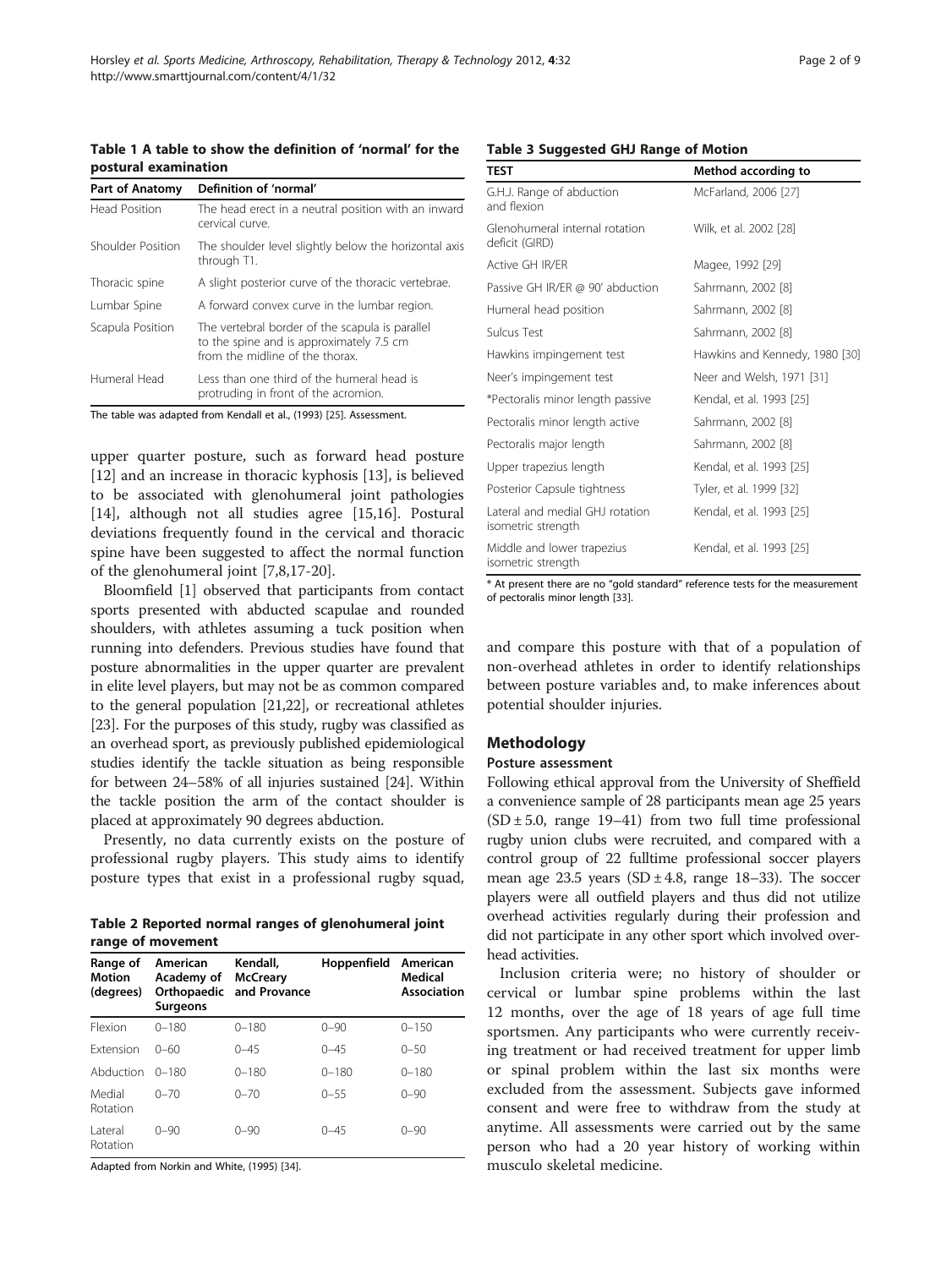<span id="page-2-0"></span>

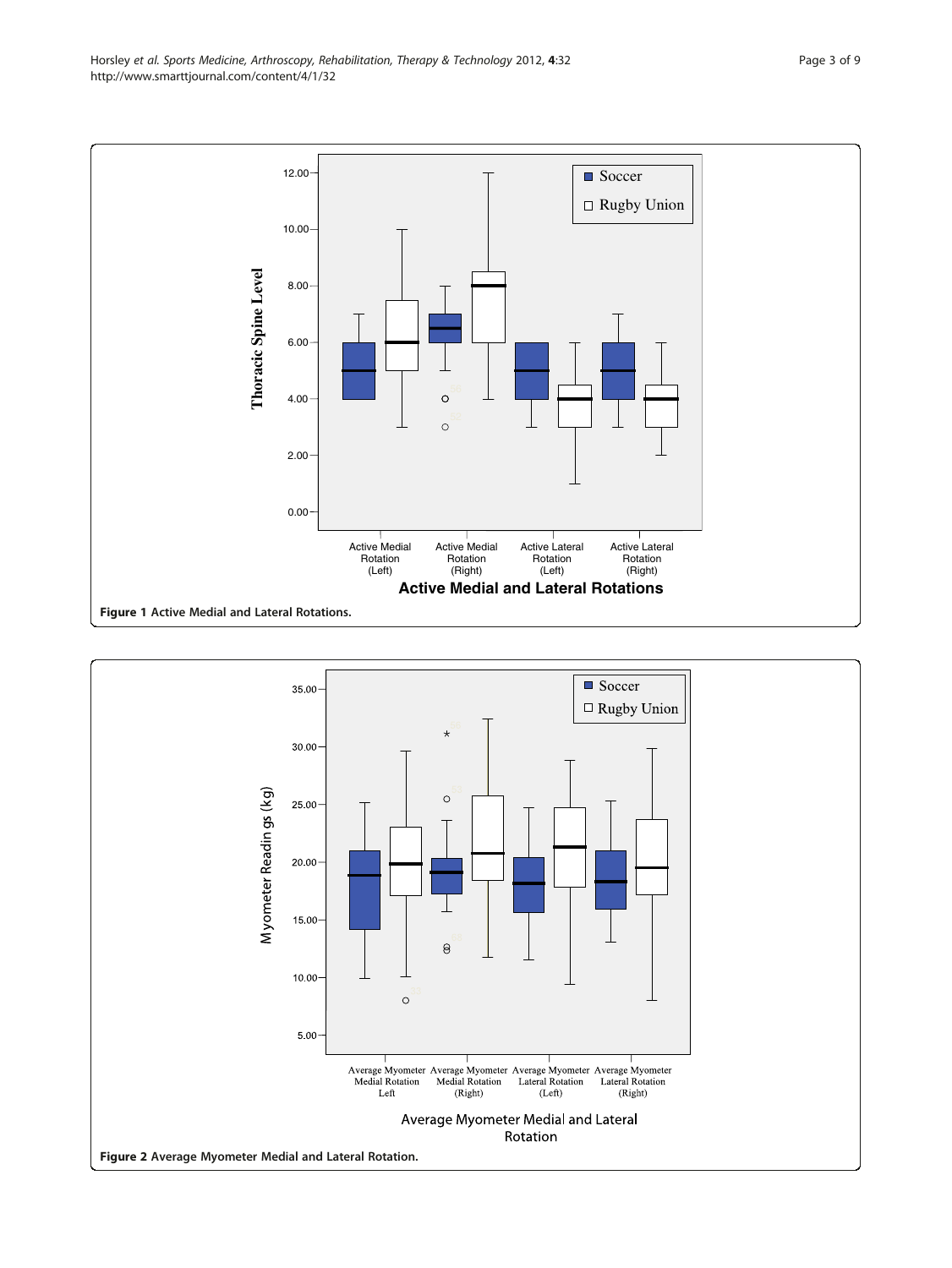<span id="page-3-0"></span>Horsley et al. Sports Medicine, Arthroscopy, Rehabilitation, Therapy & Technology 2012, 4:32 Page 4 of 9 http://www.smarttjournal.com/content/4/1/32



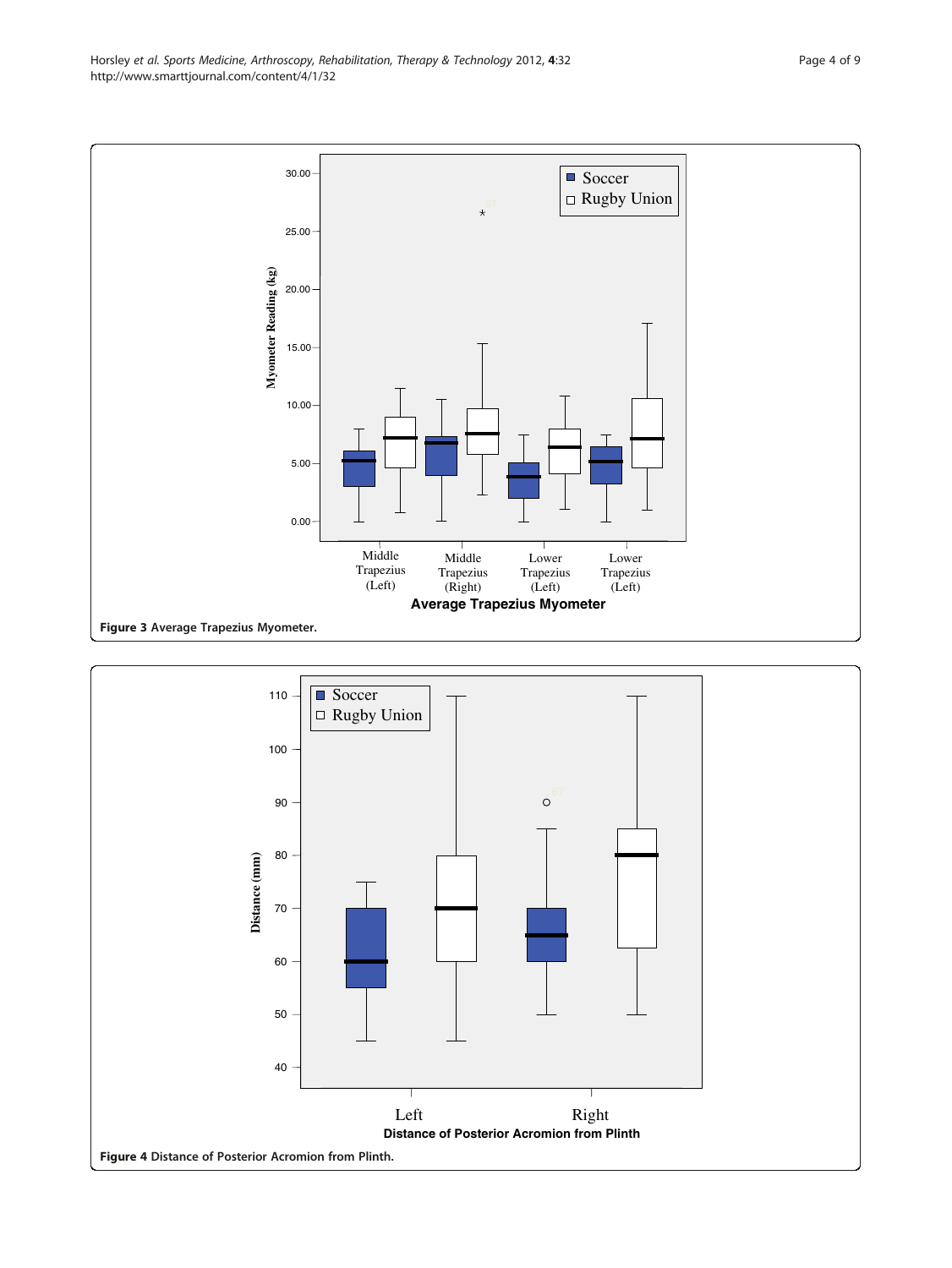<span id="page-4-0"></span>

Posture was assessed with the subjects standing comfortably and quietly in front of a plumb-line suspended from the ceiling as proposed by [\[25](#page-8-0)]. Subjects were exposed to the waist to allow identification of chosen landmarks; ear lobe, C7, acromion process, scapulae, thoracic spine and iliac crest. The ideal posture is detailed in Table [1](#page-1-0). Observation in the saggital plane categorised head posture, shoulder girdle, thoracic kyphosis, lumbar spine lordosis and pelvic tilt as being operationally defined as; normal, increased or decreased. Scapulae position was defined as elevated, depressed, abducted, adducted or winging, and humeral head position was defined as normal or anterior. Fedorak [[26](#page-8-0)] reported a 95% confidence interval for the mean intertester reliability for the visual assessment of cervical and lumbar lordosis utilizing a 3-level rating scale (normal, increased, or decreased).

Range of movement (Table [2\)](#page-1-0), isometric strength and orthopaedic tests [[29-34](#page-8-0)] were measured for both left and right glenohumeral joints in accordance with previously accepted techniques (Table [3\)](#page-1-0).

Measurement of glenohumeral joint rotation was carried out utilizing a goniometer. Glenohumeral joint rotation was measured in a functional position- with the

arm at 90° of humeral abduction utilizing a goniometer. These measurements were used to assess for Glenohumeral Internal Rotation Deficit (GIRD). GIRD is measured relative to the total motion of the glenohumeral joint [\[28](#page-8-0)]. Total motion is a measurement of glenohumeral internal rotation + external rotation.

Active internal rotation was also assessed by having the patient reach over the shoulder and behind the head noting what vertebral level can be reached with the thumb. Active medial rotation was assessed by asking the athlete to take his arm behind his back from below. Noting the thoracic vertebral level reached.

Table  $4$  – show the tests carried out – a detailed description of the test appears in the Additional file [1:](#page-7-0) Appendix.

Results show that there was a significant reduction in active range of glenohumeral joint flexion, (left  $p = 0.017$ ,  $right = 0.025$ ) abduction, (left  $p = 0.000$ , right = 0.000) lateral (left  $p = 0.001$ , right = 0.001) and medial rotation (left  $p = 0.04$ , right = 0.04) between the two groups. However, no significant difference was found when comparing GIRD or posterior capsular tightness. Significant differences were found between middle and lower trapezius strength between the two groups, with rugby players testing significantly stronger.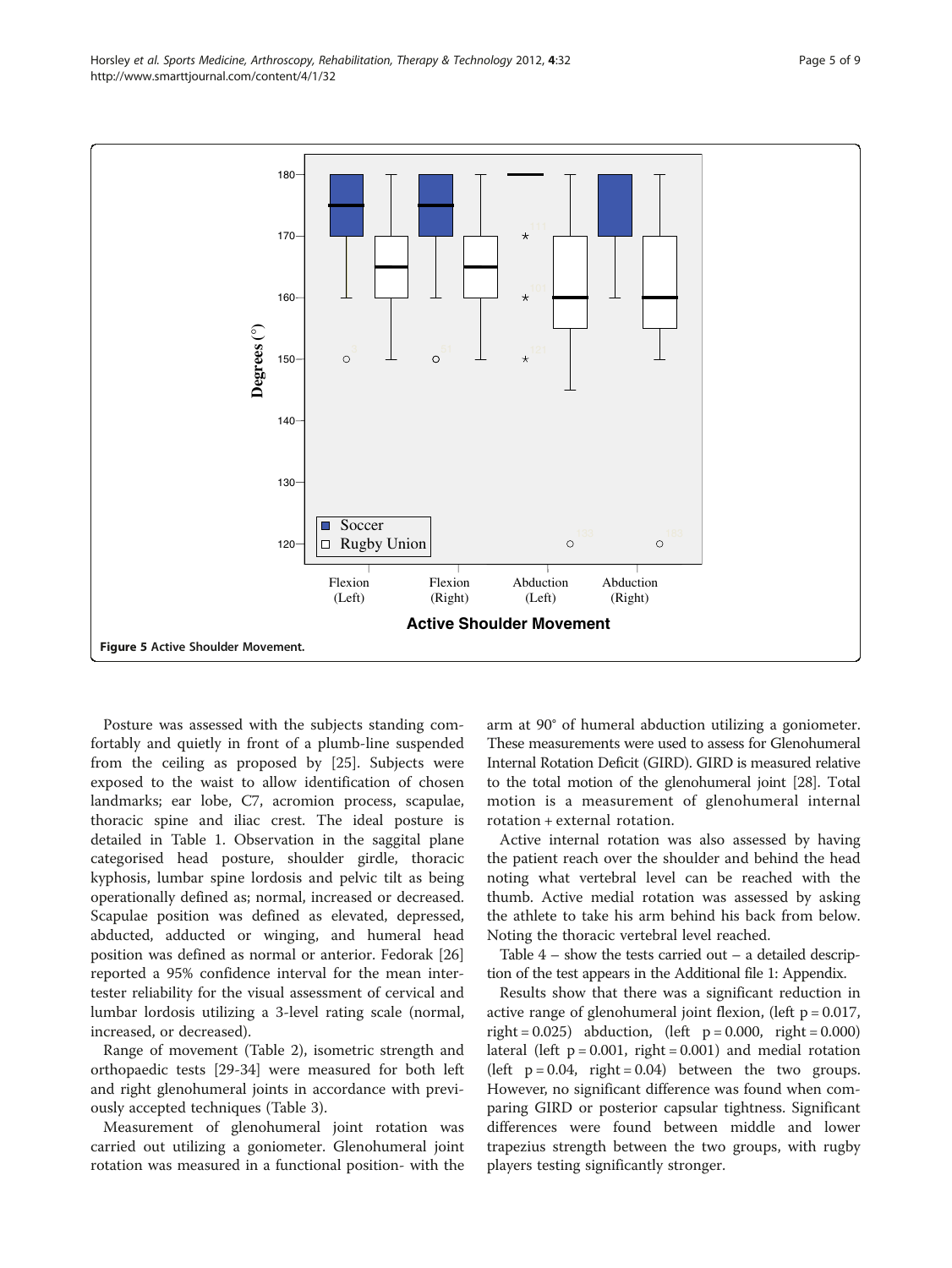<span id="page-5-0"></span>

There was no significant differences between the measured isometric medial rotation strength when measured at 90 degrees abduction (left =  $0.58$ , right =  $0.33$ ), and isometric lateral rotation strength at 90 degrees abduction, showed a significant difference on the right (0.05) and non significant difference on the left (0.293) with respect to passive range of motion. There was a significant difference between the two groups, lateral rotation (left, 0.026) medial rotation (left 0.018, right < 0.001), although there was no significant difference between right lateral rotation.

## **Discussion**

Changes in posture of the upper quadrant have been postulated as being responsible for shoulder problems [[22\]](#page-8-0) as a result of the associated muscle imbalances that accompany this. Several authors have identified alterations in the muscle force couples about the shoulder, which may be responsible for patholomechanical changes [\[18,22,25\]](#page-8-0), although some authors have found equivocal conclusions when correlating postural differences with muscle imbalances and shoulder dysfunction [[21,35,36\]](#page-8-0). Nevertheless several authors have reported that alterations in scapular resting position will alter the

action of the scapulothoracic muscles, and could detrimentally affect the alignment and stabilizing forces for the humeral head within the glenoid fossa [\[37,38\]](#page-8-0).

Loss of internal rotation has been attributed to increased tightness of the posterior structures, and has been identified in athletes with internal impingement and arthroscopically diagnosed SLAP lesions [[9\]](#page-8-0). These results could be accounted for due to the conditioning training carried out by professional rugby players, as previous studies have identified an association between posterior shoulder tightness and weight training [\[39](#page-8-0)]. Any posterior shoulder tightness could be produced by the posterior capsule, posterior rotator cuff and/or deltoid muscle. Hung [[40\]](#page-8-0) reported that muscle stiffness increased in posterior deltoid, teres minor and infraspinatus when passively medially rotating the shoulder in patients with stiff shoulders, and decreased muscle stiffness when the shoulders were laterally rotated.

Increased muscle bulk around the shoulder girdle, as is evident in professional rugby players, could contribute to passive muscle tension. Since within rugby conditioning there a great emphasis placed on strengthening latissimus dorsi and pectoralis major, increased muscle bulk could be responsible for increased muscle tension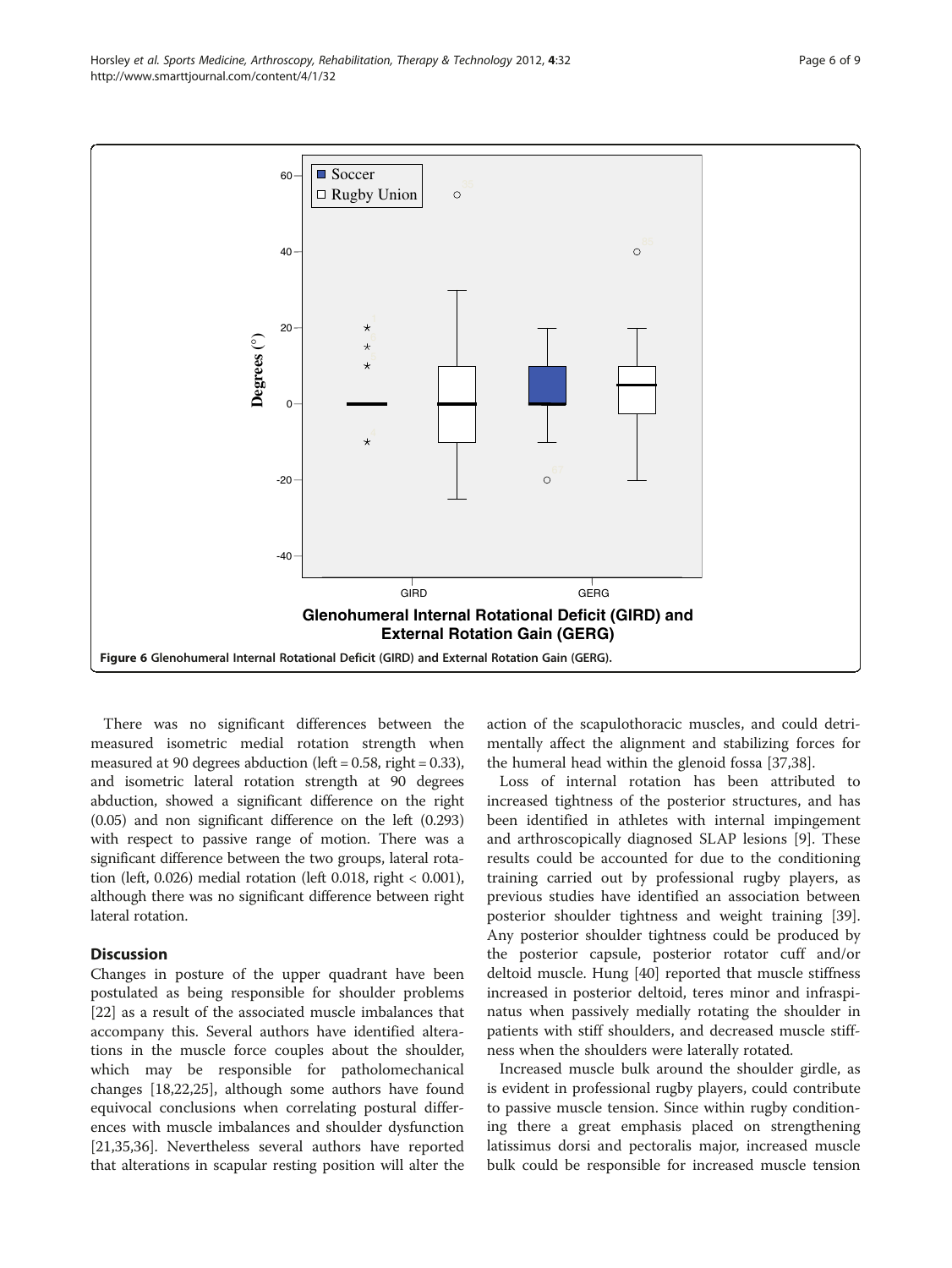<span id="page-6-0"></span>Horsley et al. Sports Medicine, Arthroscopy, Rehabilitation, Therapy & Technology 2012, 4:32 http://www.smarttjournal.com/content/4/1/32



towards the outer range of external rotation (as both muscles are strong medial rotators). This combined with decreased middle to inner range strength of the humeral external rotators (infraspinatus and teres minor), which could be accounted for by reduced focus to strengthening these lateral rotator muscles. Increased muscle bulk (tension) within latisimus dorsi could also account for reduced range of shoulder flexion and abduction, reduced elongation of the muscle would reduce the range of lateral humeral rotation and decrease mechanics requires at the glenohumeral joint for elevation to occur.

Within Football there is little emphasis on upper body conditioning, thus reducing the likelihood that there would be increased muscle bulk. The interaction between upper trapezius, lower trapezius and serratus anterior has been shown as being an important force couple in the production of lateral rotation of the scapula during elevation of the arm, and thus would be expected that these muscles were better developed within a population of athletes who utilized their upper limbs more with the demands of the sport; specific upper body conditioning would necessitate optimal scapular stability in order to carryout gym based training which involved overhead lifting, without complaints of shoulder pain, furthermore the demands of the game of rugby require a significant time with the arms in degrees of elevation (during the tackle, lifting at the line out and scrimmaging) which would be compromised by lack of scapulo thoracic stability. There was also a significant difference between middle and lower Trapezius strength between the two groups, with the rugby players testing significantly  $(P = 0.04 - 0.001)$  stronger.

This study is the first to try and describe the typical posture of a professional rugby player, and compare it to the posture of a control group of professional athletes (soccer players) who do not use their shoulders as a major component of sport-specific tasks.

In the presence of poor posture, dysfunctional muscle patterns can develop. These dysfunctions can be due to overuse, misuse, abuse or disuse [[42](#page-8-0)], and the normal response to repeated muscle stress is tightness in the agonist, and in accordance with Sherrington's Law, weakness of the antagonist due to inhibition, resulting in sub optimal movement patterns, which may predispose injury [\[41\]](#page-8-0).

These results show that there is a significant reduction in active range of glenohumeral flexion, abduction, lateral and medial rotation between the two groups.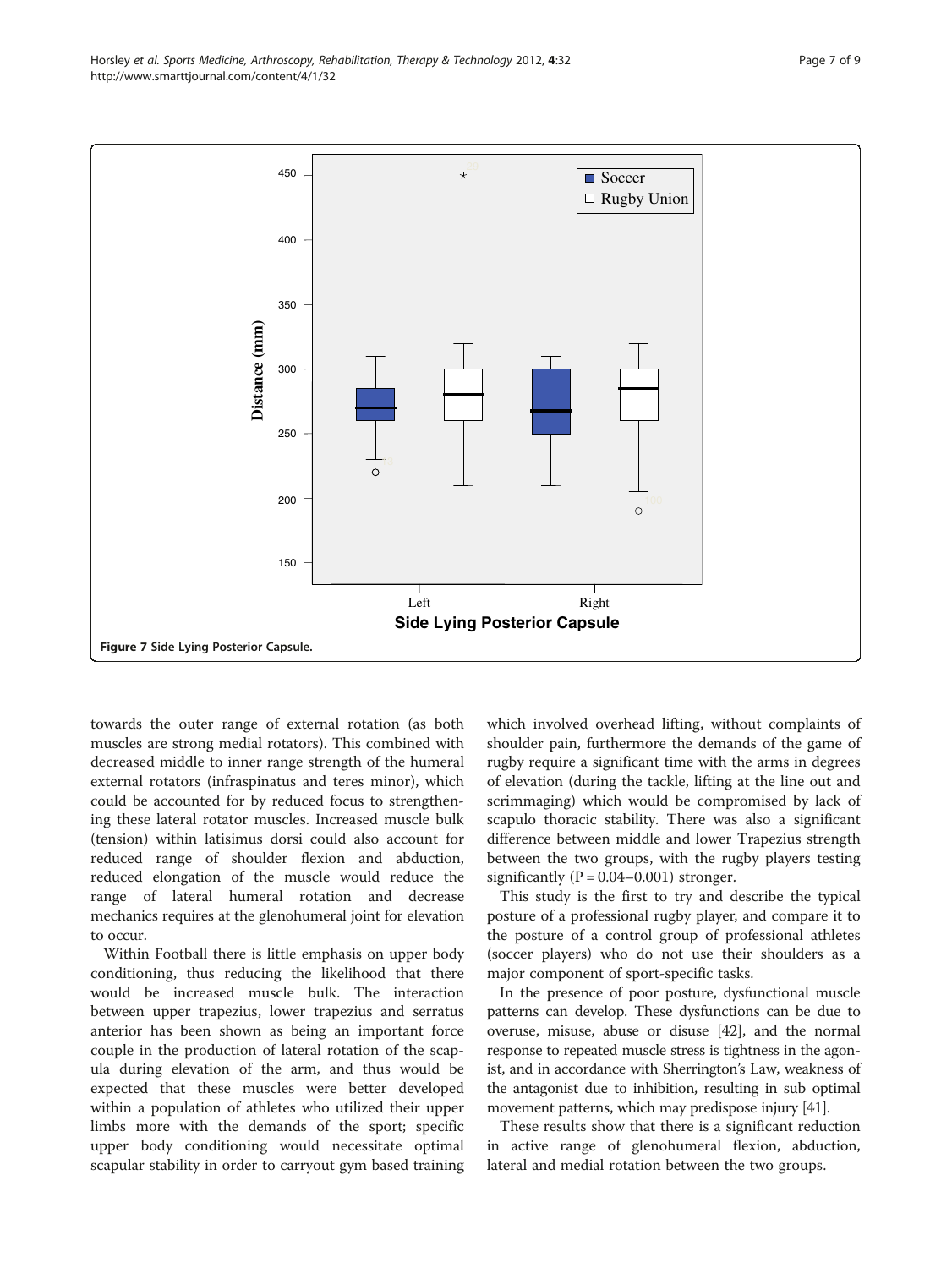<span id="page-7-0"></span>

Interestingly, no significant differences were apparent when comparing GIRD or posterior capsule tightness, although there was a significant difference between active and passive range of internal rotation. Hence the demands for "optimal" posture for professional rugby players differ from both the presentation described by Kendall et al. (1993) and football. As both groups of subjects were asymptomatic with respect to shoulder pain at the time of assessment, one can assume that the deviations from "normal" posture and differences between sports were necessary and predisposed by the sport (rugby) itself [[21](#page-8-0),[22](#page-8-0),[43](#page-8-0)].

## Conclusion

There were significant differences between strength and flexibility of muscles around the shoulder girdle between professional rugby players and a control group of professional non-overhead athletes. Further investigations will be needed to analyse if these changes are detrimental with respect to predisposing the athletes to injury, or, a postural adaptation to improve sports performance.

Further assessments are required over a larger population in order to produce normative values, and then utilised as part of a screening process, to identify possible susceptibility to injury.

Results from tests are illustrated in figures [1,2](#page-2-0)[,3](#page-3-0),[4](#page-3-0),[5](#page-4-0),[6,](#page-5-0)[7](#page-6-0) and 8.

## Additional file

[Additional file 1:](http://www.biomedcentral.com/content/supplementary/1758-2555-4-32-S1.doc) Appendix. Data analysis: Data were analysed using the statistical analysis software SPSS version 15 (SPSS Inc., Chicago, Il). The alpha level was set at 0.05. Results: All 50 subjects completed the study (Rugby  $n = 28$ , mean age  $25.14$ ,  $SD \pm 5.0$ , range =  $18-41$ ; Control  $n = 22$ , mean age 23.95,  $SD \pm 4.8$ , age range = 17-33) with no significant difference for age between groups (p = 0.24). Table (4) Anthropometric differences in shoulder girdle between rugby players and control condition.

#### Competing interests

The authors declare that they have no competing interests.

#### Authors' contributions

IGH and JP collected the data. All authors read and approved the final manuscript.

#### Author details

<sup>1</sup> English Institute of Sport, Manchester, UK. <sup>2</sup>Sheffield Centre for Sports Medicine, Sheffield, UK. <sup>3</sup> Faculty of Health and Life Sciences, Coventry, UK.<br><sup>4</sup>Karolinska Institute, Stockholm, Sweden Karolinska Institute, Stockholm, Sweden.

Received: 1 June 2011 Accepted: 3 July 2012 Published: 10 September 2012

#### References

1. Bloomfield J: Posture and proportionality in sport. In Training in Sport: Applying Sport Science. Edited by Elliott B. New York: John Wiley and Sons; 1998:426.